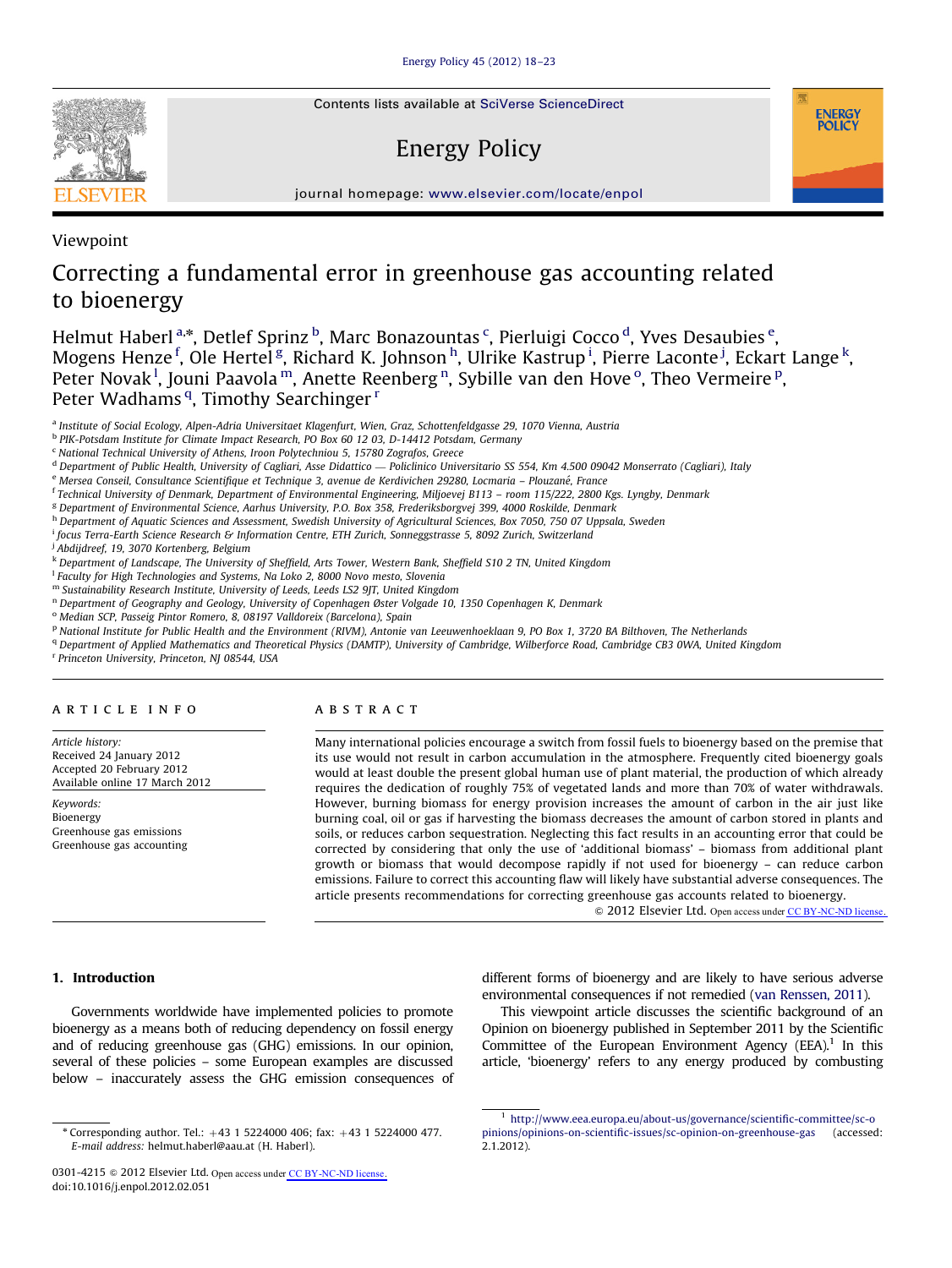biomass whether in solid form, such as wood chips or pellets burned for electricity; in liquid form, such as ethanol and biodiesel generated from crops or cellulose; or in gaseous form (biogas).

#### 2. Bioenergy supply: Expectations and challenges

Correctly addressing the carbon implications of bioenergy is critical because a variety of studies and policies contemplate use of very large quantities of biomass in the belief that bioenergy is almost a GHG-neutral replacement for fossil fuels. Many projections imply at least doubling the total human harvest of world plant material. For example, the International Energy Agency has projected that bioenergy could supply over 20% of the world's primary energy by 2050 [\(IEA, 2008](#page-4-0)). A report by the Secretariat of the UNFCCC has claimed bioenergy can supply 800 EJ/yr [\(UNFCC Secretariat, 2008](#page-5-0)), which is far more than total world energy use today. The IPCC Special Report on Renewable Energy (SRREN) suggests that the global bioenergy potential could be as high as 500 EJ/yr [\(Chum et al., 2012](#page-4-0)), comparable to current fossil energy use. By contrast, the total global biomass harvest for food, feed, fibre, wood products, and traditional wood use for cooking and heat amounts to approximately 12 billion tonnes of dry matter of plant material per year ([Krausmann et al., 2008](#page-4-0)) with a chemical energy value of 230 EJ.

An increase in the use of bioenergy of this magnitude could create substantial adverse impacts on natural ecosystems, compete with food production, and undermine other goals to reduce present impacts of agricultural production on the environment, and improve the well-being of farm animals [\(Erb et al., 2012;](#page-4-0) [Haberl et al., 2011;](#page-4-0) [Lambin and Meyfroidt, 2011;](#page-4-0) [Smith et al., 2010](#page-5-0)). Ecosystems can be managed for satisfying human needs more or less sustainably, but all human uses of land and consumption of plants have environmental costs. Generating food, fiber and other biomass-based products that people currently consume utilizes roughly 75% of the world's vegetated land [\(Erb et al., 2007](#page-4-0); [UNEP, 2010](#page-5-0)). Agriculture, including livestock grazing, accounts for more than half of this area; in addition, a substantial fraction of the world's forests are managed for wood production. Moreover, over 70% of the water withdrawn from rivers and aquifers is used by agriculture [\(Comprehensive Assessment of Water Management in Agriculture,](#page-4-0) [2007\)](#page-4-0). In addition, fertiliser use has doubled the amount of reactive nitrogen in the world, leading to large-scale pollution of aquatic ecosystems, extensive algal blooms and bodies of waters with low levels of oxygen ([Erisman et al., 2008](#page-4-0); [Gruber and Galloway, 2008\)](#page-4-0).

Even so, agricultural and forestry practices have not, on balance, increased the total quantity of biomass production: they have merely transformed natural ecosystems to produce goods and services for human consumption ([Haberl et al., 2007](#page-4-0)). As human uses of land have already reached troubling levels [\(Foley](#page-4-0) [et al., 2005,](#page-4-0) [2011](#page-4-0); [IAASTD, 2009;](#page-4-0) [Millennium Ecosystem](#page-4-0) [Assessment, 2005\)](#page-4-0), and as large additional demands exist for food and timber ([Smith et al., 2010\)](#page-5-0), the challenges that would result from a doubling of global human biomass harvest for bioenergy (or even higher increases) should not be underestimated, and the full greenhouse gas emissions that would result from such an increase in bioenergy production are uncertain.

## 3. Correct greenhouse gas accounting

Many policies consider biomass combustion as 'carbon-neutral,' regardless of the source of the biomass. Although these policies may acknowledge the carbon emissions from using fossil fuels to produce and refine biomass, as well as trace-gases, they omit the carbon dioxide  $(CO<sub>2</sub>)$  released by the burning of the biomass itself ([Bird et al., 2011](#page-4-0)). They do so either by omitting these emissions when accounting for emissions from bioenergy or by simply endorsing all bioenergy on the assumption that it emits no net carbon dioxide [\(Searchinger et al., 2009](#page-5-0)). Such policies and regulations thus treat biomass as an inherently 'carbon neutral' energy source. This is not correct.

Replacement of fossil sources of energy with biomass does not reduce GHG emissions from combustion. For example, burning one metric tonne of bone-dry wood will release about 1.8 t of  $CO<sub>2</sub>$  into the atmosphere. While bioenergy reduces or eliminates carbon emissions from fossil fuels, the combustion of biomass results in its own carbon emissions ([Bird et al., 2011;](#page-4-0) [Searchinger, 2010\)](#page-5-0).

The assumption of carbon neutrality is often justified on the grounds that burning biomass only returns the carbon absorbed by growing plants to the atmosphere. Plants do absorb carbon, but this line of thought makes a 'baseline' error because it fails to recognize that if bioenergy were not produced, plants not harvested would continue to absorb carbon and help to reduce carbon in the air. Because that carbon reduction would occur anyway and is counted in global projections of atmospheric carbon, counting bioenergy that uses this carbon as carbon-neutral results in double-counting.

An example shows why. Imagine a hectare of cropland just abandoned and allowed to reforest. These growing plants would absorb carbon from the atmosphere to form plant tissue, i.e., biomass. Some of that biomass would be consumed and the carbon released by animals, fungi or microorganisms and would go back into the atmosphere. Other carbon would be stored in vegetation and soils as the forest grows, and that carbon absorption would have the effect of offsetting some of the emissions of carbon by burning fossil fuels and holding down global warming ([Baldocchi,](#page-4-0) [2008](#page-4-0); [Le Quere et al., 2009](#page-4-0); [Richter et al., 2011](#page-5-0)). If the land were used instead to grow energy crops to be burned in a power plant, fossil fuel emissions would decline but not the carbon emitted by the power plant chimneys. Per unit of energy, the  $CO<sub>2</sub>$  emissions would typically even be higher than those of a fossil fuel-burning power plant because (i) biomass contains less energy per unit of carbon than petroleum products or natural gas do and (ii) biomass is usually burned with a lower efficiency than fossil fuels [\(Bird](#page-4-0) [et al., 2011](#page-4-0)). Although the growth of bioenergy crops absorbs carbon, using the land to grow bioenergy crops sacrifices the sequestration of carbon in the forest. This foregone carbon sequestration, which is not considered in current GHG accounting related to bioenergy, may be substantial. For example, in the western Ukraine forest growth following abandonment of farmland resulted in a net carbon sink of almost one ton of carbon per hectare forest and year [\(Kuemmerle et al., 2011\)](#page-4-0).

Simplifying the steps in this story, the decision to use the land for bioenergy results in more carbon being stored underground in fossil fuels, but this benefit comes at the expense of less carbon being stored by plants and soils. Bioenergy reduces  $CO<sub>2</sub>$  emissions only to the extent the first effect outweighs the second.

The use of food crops for the production of transportation biofuels provides a comparable story as they also absorb carbon whether used for bioenergy or not. Their use for bioenergy does not by itself result in additional plant growth, offset the emissions from energy use, or justify failing to account for the carbon emitted from exhaust pipes. This use of crops can only reduce carbon emissions through a series of 'indirect' market responses:

• Food crops do not usually keep carbon away from the atmosphere for long periods of time because they are consumed by people and livestock, who nourish themselves and thereby return almost all carbon to the atmosphere as respiration and waste. If food crops used for bioenergy are not replaced, there is a reduction in carbon emissions because people and livestock will release less  $CO<sub>2</sub>$  to the atmosphere, but that is not a desirable way of reducing GHGs.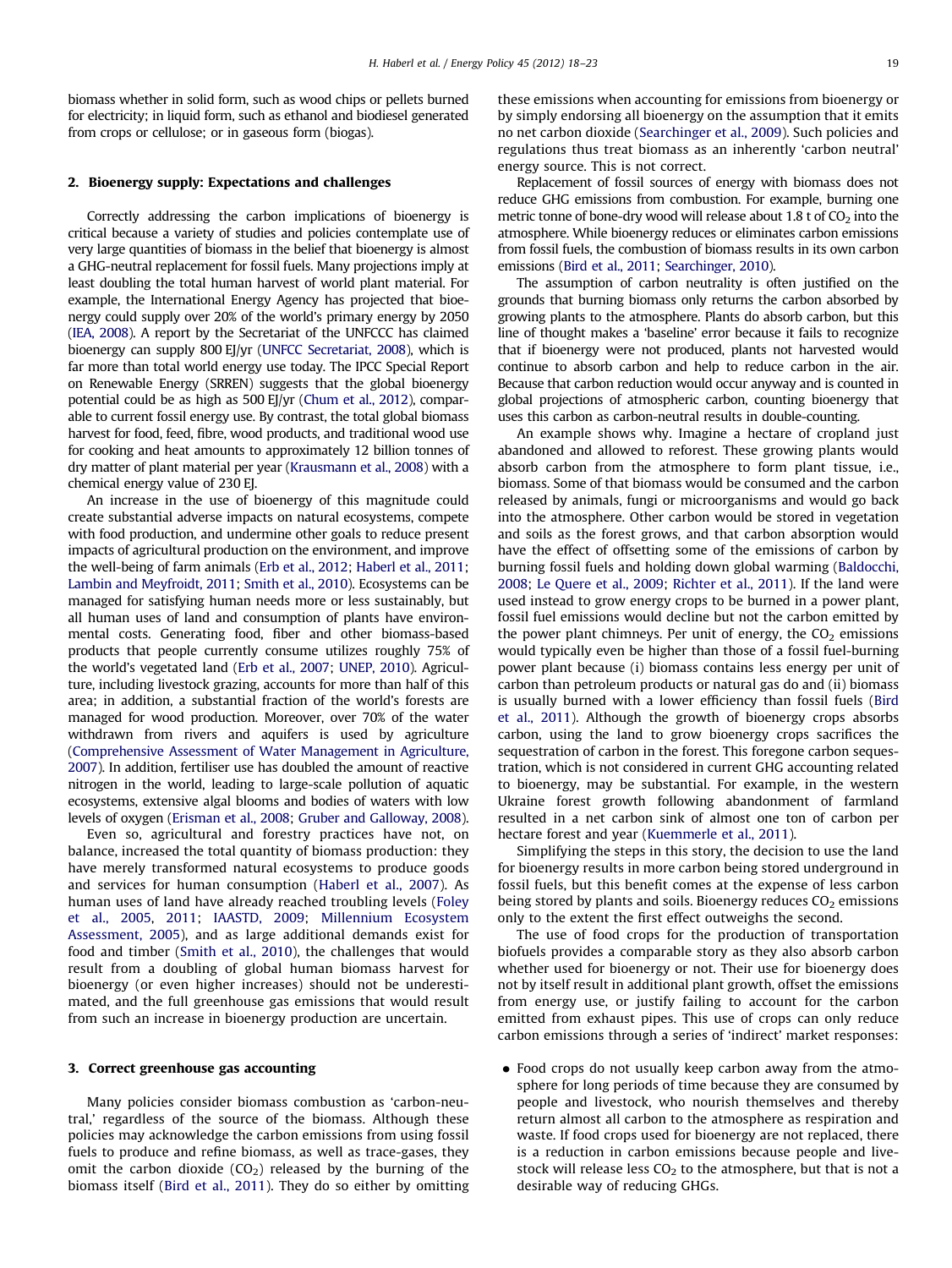#### Table 1

Degree of likely accounting error when  $CO<sub>2</sub>$  emissions from biomass combustion are not properly considered.

| <b>Source of biomass</b>                                                                   | Degree of likely<br>accounting error | Form of error                                                                                                                               |
|--------------------------------------------------------------------------------------------|--------------------------------------|---------------------------------------------------------------------------------------------------------------------------------------------|
| Converting forests currently sequestering carbon to<br>bioenergy crops                     | Very high                            | Ignoring both immediate release of carbon and often<br>continuing carbon sequestration of the forest if<br>unharvested                      |
| Harvesting live trees for bioenergy and allowing<br>forest to regrow                       | High                                 | Same                                                                                                                                        |
| Diverting crops or growing bioenergy crops on<br>otherwise high-yielding agricultural land | High                                 | Ignoring ongoing uptake of carbon on cropland and<br>likely release of carbon in replacing the crops or<br>reduced crop consumption         |
| Using crop residues                                                                        | Variable                             | Potentially ignores existing uses, need to replace<br>nutrients, or potential effects on soil productivity<br>(Blanco-Canqui and Lal, 2009) |
| Planting high-yielding energy crops on unused<br>invasive grasslands                       | Low                                  | Little or no error                                                                                                                          |
| Using post-harvest timber slash                                                            | Little or none                       | Could ignore temporal dimension of decomposition<br>or existing uses                                                                        |
| Using organic wastes otherwise deposited in landfill                                       | Little or none                       | Little or no error                                                                                                                          |

- If crops used for bioenergy are replaced by food production elsewhere, then the carbon emission consequences of bioenergy depend on how this is done. If more crops are grown on a unit of land, additional carbon is absorbed from the atmosphere.<sup>2</sup> If more land is converted to crops, then the calculation must include the lost carbon storage or sequestration due to changing land-use.

Only if, and to the extent to, these indirect effects are beneficial on balance could they justify ignoring some of the carbon emitted by the combustion of biomass such as biofuels.

It is important to be precise where and how physical changes occur in the absorption or emission of carbon in the use of bioenergy. Because bioenergy does not physically reduce emissions from exhausts, it must be true mathematically that bioenergy can reduce greenhouse gas emissions (except by reducing other human consumption of biomass, such as food) only if, and to the extent that:

- 1. land and plants are managed to grow additional biomass and take up additional  $CO<sub>2</sub>$  beyond what they would absorb without conversion into bioenergy, or
- 2. bioenergy production uses feedstocks, such as crop residues or wastes, that would otherwise decompose and release  $CO<sub>2</sub>$  to the atmosphere anyway.

To reiterate: only biomass grown in excess of that which would have grown anyway, or biomass that would otherwise have decomposed anyway, is 'additional biomass' containing 'additional carbon,' and has the potential to reduce carbon emissions when used for energy [\(Searchinger, 2010](#page-5-0)). The basic error in the carbon neutrality of biomass assumption is the failure to count the production and use of biomass that land would generate if not used for bioenergy (the counterfactual).

Correct GHG accounting needs to reflect not merely the loss of existing carbon stocks when biomass is produced and used for energy, but also any decline in carbon sequestration that would occur in the absence of bioenergy use. For example, forests particularly in the northern hemisphere are accumulating biomass for a variety of reasons [\(Erb et al., 2008;](#page-4-0) [Pan et al., 2011;](#page-4-0) [Richter et al.,](#page-5-0) [2011\)](#page-5-0) and this growth absorbs carbon from the atmosphere. Some estimates of bioenergy potential suggest that biomass reduces greenhouse gas emissions so long as harvest is 'sustainable': if harvesting is kept below the level of forest growth, carbon stocks are argued to remain constant. But this line of reasoning ignores the additional carbon sequestration that would occur without wood harvesting for bioenergy (the counterfactual), which does not make bioenergy carbon neutral [\(Haberl et al., 2003](#page-4-0); [Holtsmark, in press\)](#page-4-0).

If a forest is allowed to re-grow after harvest, it achieves approximately the same carbon storage level as an unharvested forest when the build-up of carbon stocks slows down and eventually stops as the forest reaches maturity. $3$  At that point, the use of the biomass becomes carbon-neutral. But achieving this parity may take decades or even centuries, which means that the  $CO<sub>2</sub>$  remains in the atmosphere for a long time before it is removed by plant growth, resulting in a 'pulse' of climate forcing that takes decades or centuries before being compensated by forest regrowth – thereby counteracting the goal of achieving GHG reductions in the next few decades ([Cherubini et al., 2011a](#page-4-0), [2011b](#page-4-0)). Increasing the harvest level in forests over longer time periods to achieve a sustained fuel wood flow permanently reduces the forest's carbon stock and thereby creates a 'carbon debt' that may require centuries to be repaid, even if forest area is conserved [\(Holtsmark, in press\)](#page-4-0). Thus, to assess the consequences on global warming alone, accounting must assess the rates of plant growth with and without bioenergy production, and the changes induced by bioenergy production in the total amount of carbon stored in terrestrial plants and soils.

The studies projecting large quantities of bioenergy potential discussed above do not rule out double-counting of biomass already used or sequestering carbon and mostly neglect the true counterfactual. For example, large bioenergy potential estimates assume the availability of abandoned or unused agricultural land in present and future, but such land is not a free resource as its reversion to forest and grassland is a major component of the global terrestrial carbon sink [\(Pan et al., 2011\)](#page-4-0). Bioenergy potential studies also call for harvesting forest carbon growth in excess of timber harvest, but that would also reduce the carbon sink and therefore add carbon to the air [\(Holtsmark, 2011\)](#page-4-0). Nevertheless, there are indeed potential biomass sources that can reduce greenhouse gas emissions and that could be generated sustainably. Realistic expectations of such truly 'additional biomass' should be the focus of climate change strategies.

Table 1 highlights the likely advantageous and disadvantageous forms of biomass and the likely potential error in the

<sup>2</sup> Increasing yields through agricultural intensification often requires more inputs such as fertilizer which often result in higher GHG emissions. This must of course also be considered.

<sup>&</sup>lt;sup>3</sup> While this process is reasonably well understood for the aboveground component, uncertainties related to belowground carbon storage are larger.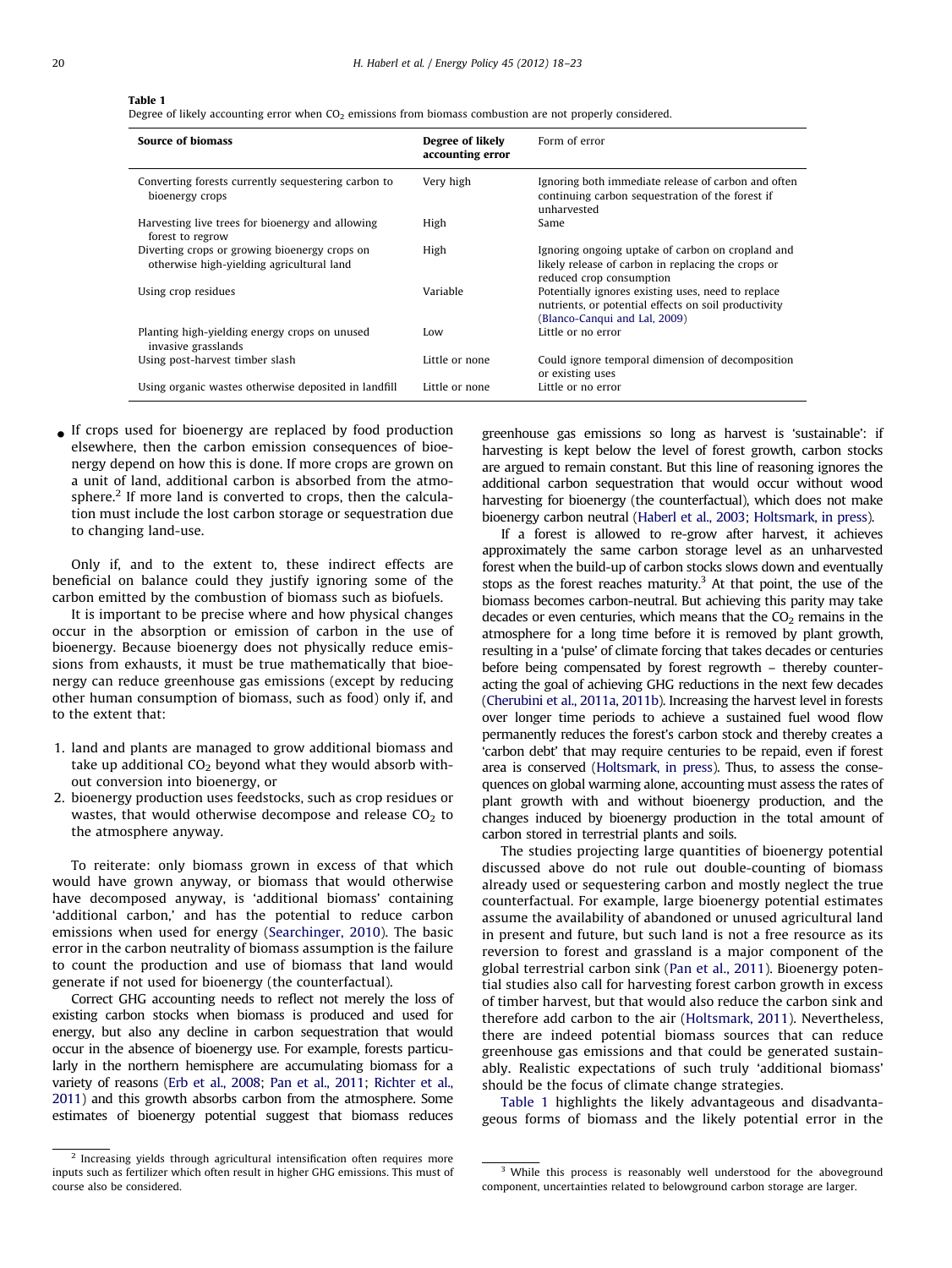existing directives of different forms of biomass highlights, showing that some bioenergy sources figuring prominently in current bioenergy policies are prone to be erroneously evaluated under current accounting rules.

### 4. Origins of the accounting error

The assumption that all biomass is carbon-neutral results from a misapplication of the original guidance provided for the national-level carbon accounting under the United Nations Framework Convention on Climate Change (UNFCC). Under the UNFCCC accounting rules, countries report their emissions from energy use and from land-use change separately. For example, if a hectare of forest is cleared and the wood used for bioenergy, the carbon lost from the forest is counted as a land-use emission. To avoid double-counting, the rules therefore allow countries to ignore the same carbon when it is released after combustion. This accounting principle does not assume that biomass is carbon-neutral, but rather that emissions can be reported in the land-use sector. This accounting system is complete and accurate because emissions are reported from both land and energy sectors worldwide.

The accounting rule under the Kyoto Protocol is different: it caps emissions from energy use but does not apply worldwide and it applies only incompletely to land use even in the Annex I countries. By excluding biogenic emissions from the energy system, the Protocol erred because this practice means that those emissions are in many cases never accounted for at all. Similarly, many national and European policies and, as well as many lifecycle and other analyses, mistakenly ignore biogenic emissions from energy use without including changes in land-based carbon as a result of that bioenergy use.

#### 5. European policies affected by the accounting error

In order to show how important these considerations are in a policy context, we focus on the example of Europe.<sup>4</sup> European policies making this accounting error include at least:

- The European Union's Emissions Trading System<sup>5</sup> (which caps emissions from major factories and power plants) ignores  $CO<sub>2</sub>$ emissions from biomass combustion but does not apply to land use;
- The Renewable Energy Directive<sup>6</sup> (which requires that Member States increase their use of renewable energy to 20% by 2020) explicitly sets  $CO<sub>2</sub>$  emissions from biomass combustion to zero regardless of the source of the biomass.

The European Union has also adopted two Directives to promote transportation biofuels that at present fail to include proper GHG accounting:

- The renewable fuels portion of the Renewable Energy Directive, $7$  which requires that the Member States use qualifying renewable energy, which is expected to be almost exclusively biofuels, for 10% of their transportation fuel.
- The Fuel Quality Directive,<sup>8</sup> which requires reductions in the carbon intensity of transportation fuels.

To measure GHG emissions related to bioenergy, these Directives use life-cycle analyses (LCA) that count emissions involved in growing crops and refining biofuels, as well as those from direct land use change, if a bioenergy crop is planted in a previously forested area or other high carbon ecosystems. But this accounting strategy still ignores the actual emissions of  $CO<sub>2</sub>$ by vehicles that use biofuels, without any assurance that the biomass is additional. If the bioenergy is supplied by crops grown on existing cropland, the analysis incorrectly assumes one of the following scenarios to be true: (i) this land would otherwise grow no plants, (ii) the crops it would generate are not replaced, or (iii) the crops are replaced entirely by intensifying planting and harvesting of existing cropland. If the crops are grown on grassland, the analysis counts the emissions from the conversion to cropland (i.e., carbon lost from soils and grass) but fails to assess the consequences of replacing the forage that this land would otherwise generate for livestock. Only a fully comprehensive accounting of indirect effects can fix this error. Even with proper accounting, care should be taken that biofuels are not credited with GHG reductions based on estimates that they will indirectly lead to reductions in food consumption.

Some people have suggested that as an alternative to accounting for indirect land use change, policymakers could use the same flawed accounting system but require that biofuels reduce greenhouse gas emissions by a higher percentage compared to fossil fuels, for example by 75% instead of the 50% that will be required in the EU Renewable Energy Directive. Doing so would not solve and could even exacerbate the problem. As long as the accounting ignores the  $CO<sub>2</sub>$  emissions from exhaust pipes without counting the indirect effects on land use, the accounting assumes that plant growth cancels out exhaust pipe emissions regardless of whether there is additional plant growth or reduced decomposition. Tighter thresholds will encourage making biofuels using more land, and more productive land (and perhaps even generate fewer litres of biofuels due to reduced yields), if doing so reduces GHG emissions from inputs (such as energy or fertiliser), even when the true consequences for greenhouse gases, hunger and biodiversity would be worse.

Although estimating the indirect consequences of biofuels is inherently uncertain, the proper alternative cannot be to assume that biomass is carbon free and emits no  $CO<sub>2</sub>$ , which is the assumption in existing biofuels Directives. That approach is erroneous as the  $CO<sub>2</sub>$  emissions from the use of bioenergy are real and there may be no additional plant growth or reduced decomposition to compensate those emissions. We strongly  $^4$  Europe was chosen as an example because most authors are Europeans. This recommend that any accounting system should fully quantify

choice should not interpreted as a judgement of accounting standards in European bioenergy policies compared to those of other regions.

<sup>5</sup> Directive 2003/87/EC of the European Parliament and of the Council of 13 October 2003 establishing a system for greenhouse gas emission allowance trading within the Community and amending Council Directive 96/61/EC, as subsequently amended. For full documentary history, see [http://ec.europa.eu/](http://ec.europa.eu/clima/documentation/ets/index_en.htm) [clima/documentation/ets/index\\_en.htm,](http://ec.europa.eu/clima/documentation/ets/index_en.htm) for an overview see [http://ec.europa.eu/](http://ec.europa.eu/clima/policies/ets/index_en.htm) [clima/policies/ets/index\\_en.htm.](http://ec.europa.eu/clima/policies/ets/index_en.htm)

<sup>6</sup> DIRECTIVE 2009/28/EC OF THE EUROPEAN PARLIAMENT AND OF THE COUNCIL of 23 April 2009 on the promotion of the use of energy from renewable sources and amending and subsequently repealing Directives 2001/77/EC and 2003/30/E.

<sup>7</sup> DIRECTIVE 2009/28/EC OF THE EUROPEAN PARLIAMENT AND OF THE COUNCIL of 23 April 2009 on the promotion of the use of energy from renewable sources and amending and subsequently repealing Directives 2001/77/EC and 2003/30/EC [\(http://](http://eur-lex.europa.eu/LexUriServ/LexUriServ.do?uri=OJ:L:2009:140:0016:0062:en:PDF) [eur-lex.europa.eu/LexUriServ/LexUriServ.do?uri=OJ:L:2009:140:0016:0062:en:PDF](http://eur-lex.europa.eu/LexUriServ/LexUriServ.do?uri=OJ:L:2009:140:0016:0062:en:PDF)).

<sup>&</sup>lt;sup>8</sup> Directive 2009/30/EC of the European Parliament and of the Council of 23 April 2009 amending Directive 98/70/EC as regards the specification of petrol, diesel and gas-oil and introducing a mechanism to monitor and reduce greenhouse gas emissions and amending Council Directive 1999/32/EC as regards the specification of fuel used by inland waterway vessels and repealing Directive 93/12/EEC [\(http://eur-lex.europa.eu/](http://eur-lex.europa.eu/LexUriServ/LexUriServ.do?uri=CELEX:32009L0030:EN:NOT) [LexUriServ/LexUriServ.do?uri=CELEX:32009L0030:EN:NOT\)](http://eur-lex.europa.eu/LexUriServ/LexUriServ.do?uri=CELEX:32009L0030:EN:NOT).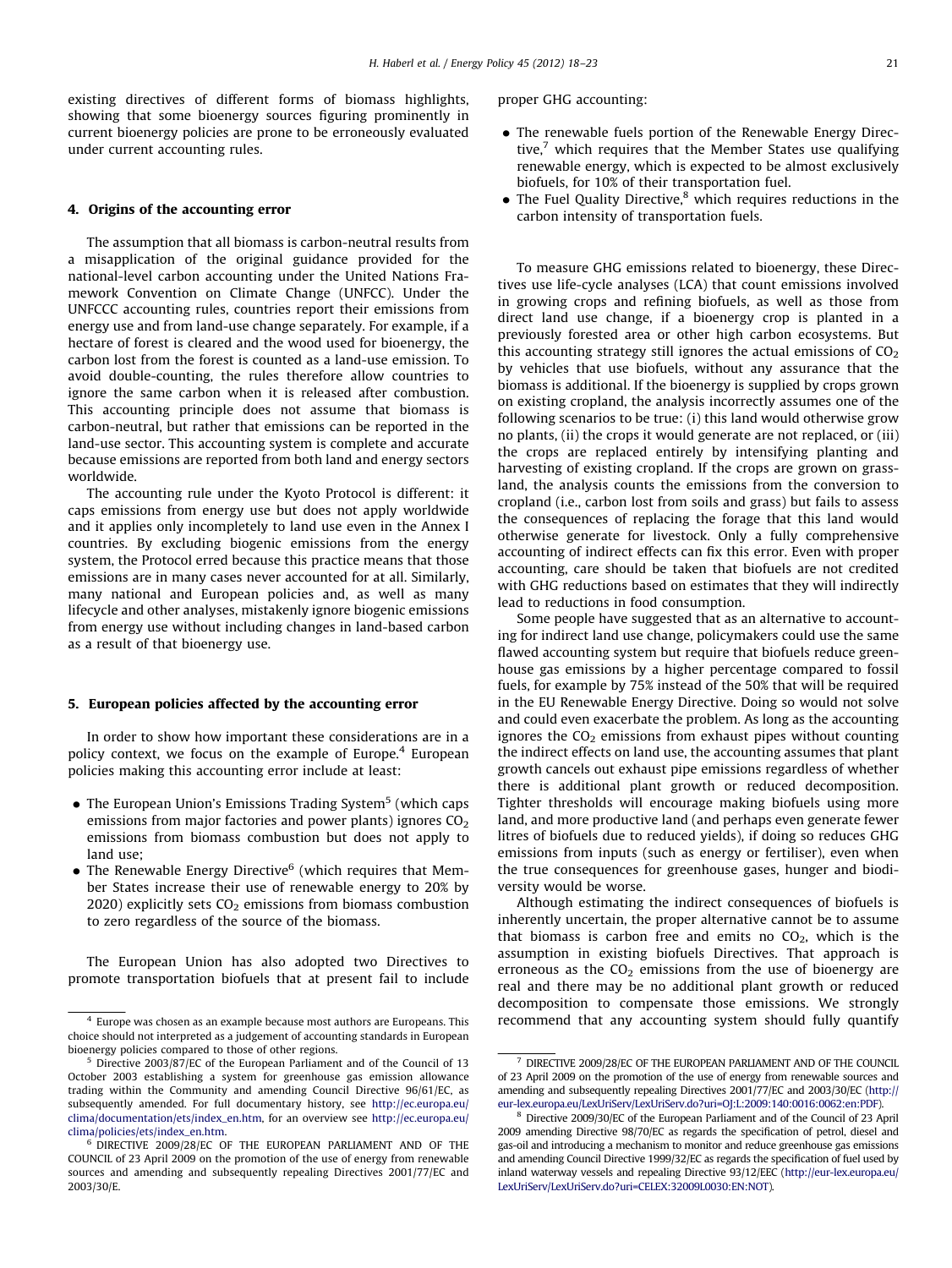<span id="page-4-0"></span>the greenhouse gas emissions attributable to the use of land, both direct and indirect, when evaluating the use of biofuels.

Recent developments in Europe indicate that political awareness of issues related to greenhouse gas accounting for bioenergy is rising. For instance, EU legislation such as the Renewable Energy Directive and the Fuel Quality Directive set out sustainability criteria for biofuels. More detailed provisions under the existing legislation are under discussion.<sup>9</sup> We hope that the issues raised in this viewpoint will be taken up in the on-going political process in order to strengthen the environmental integrity of EU policies.

## 6. Recommendations

Based on the above-discussed considerations the authors recommend that:

- Policies and their goals should be revised to encourage bioenergy use only from additional biomass that reduces greenhouse gas emissions, without displacing other ecosystems services such as the provision of food and the production of fibre.
- Accounting standards for GHGs should count all the carbon and other GHGs releases by the combustion of carbon (as emissions), and should count as an offset additional plant growth or reduced decomposition of biomass, which together make up additional sequestration. The balance reflects the net effect of the production and use of bioenergy.
- Bioenergy policies should encourage energy production from biomass by-products, wastes and residues (except if those are needed to sustain soil fertility). Bioenergy policies should also promote the integrated production of biomass that adds to, rather than displaces, food production.
- Decision makers and stakeholders worldwide should adjust global expectations of bioenergy use and potential to levels based on the planet's capacity to generate additional biomass, without jeopardizing natural ecosystems.

#### Acknowledgements

We thank many colleagues for feedbacks and help, in particular Jan-Erik Petersen and Elena Ostariz of the EEA and Nadia Pinardi and Owen McIntyre (EEA Scientific Committee). We gratefully acknowledge funding by the Austrian Science Funds (FWF, project no. P20812-G11), the Austrian Academy of Sciences, VOLANTE project, the Austrian Ministry of Science and Research and an EU-FP7, (grant agreement no. 265104). The research presented here contributes to the Global Land Project ([www.](www.globallandproject.org) [globallandproject.org](www.globallandproject.org)).

#### References

- Baldocchi, D., 2008. Breathing of the terrestrial biosphere: lessons learned from a global network of carbon dioxide flux measurement systems. Australien Journal of Botany 56, 1–26.
- Bird, D.N., Pena, N., Zanchi, G., 2011. Zero, one, or in between: evaluation of alternative national and entity-level accounting for bioenergy. GCB Bioenergy. doi:[10.1111/j.1757-1707.2011.01137.x.](dx.doi.org/10.1111/j.1757-1707.2011.01137.x)
- Blanco-Canqui, H., Lal, R., 2009. Crop residue removal impacts on soil productivity and environmental quality. Critical Reviews in Plant Sciences 28, 139–163.
- Cherubini, F., Peters, G.P., Berntsen, T., Strømann, A.H., Hertwich, E., 2011a. CO<sub>2</sub> emissions from biomass combustion for bioenergy: atmospheric decay and contribution to global warming. GCB Bioenergy 3, 413–426.
- Cherubini, F., Strømman, A.H., Hertwich, E., 2011b. Effects of boreal forest management practices on the climate impact of  $CO<sub>2</sub>$  emissions from bioenergy. Ecological Modelling 223, 59–66.
- Chum, H., Faaij, A., Moreira, J., Berndes, G., Dhamija, P., Gabrielle, B., Eng, A.G., Lucht, W., Makapo, M., Masera Cerruti, O., McIntyre, T., Minowa, T., Pingoud, K., 2012. Bioenergy. In: Edenhofer, O., Pichs-Madruga, R., Sokona, Y., Seyboth, K., Matschoss, P., Kadner, S., Zwickel, T., Eickemeier, P., Hansen, G., Schlömer, S., von Stechow, C. (Eds.), IPCC Special Report on Renewable Energy Sources and Climate Change Mitigation. Cambridge University Press, Cambridge, UK, pp. 209–332.
- Comprehensive Assessment of Water Management in Agriculture, 2007. Water for Food, Water for Life: A Comprehensive Assessment of Water Management in Agriculture. Earthscan. International Water Management Institute, London.
- EC, 2010. Report from the Commission to the Council and European Parliament on sustainability requirements for the use of solid and gaseous biomass sources in electricity, heating and cooling. European Commission, COM(2010)11 final, Bruxelles.
- Edwards, R., Mulligan, D., Marelli, L., 2010. Indirect land use change from increased biofuels demand – comparison of models and results for marginal biofuels production from different feedstocks, Joint Research Centre Technical Report, EUR 24485 EN. Publications Office of the European Union, Luxembourg.
- Erb, K., Gingrich, S., Krausmann, F., Haberl, H., 2008. Industrialization, fossil fuels, and the transformation of land use. Journal of Industrial Ecology 12, 686–703.
- Erb, K.-H., Gaube, V., Krausmann, F., Plutzar, C., Bondeau, A., Haberl, H., 2007. A comprehensive global 5 min resolution land-use data set for the year 2000 consistent with national census data. Journal of Land Use Science 2, 191–224.
- Erb, K.-H., Mayer, A., Krausmann, F., Lauk, C., Plut, C., Steinberger, J., Haberl, H., 2012. The interrelations of future global bioenergy potentials, food demand and agricultural technology. In: Gasparatos, A., Stromberg, P. (Eds.), Socioeconomic and Environmental Impacts of Biofuels: Evidence from Developing Nations. Cambridge University Press, Cambridge, UK. in press.
- Erisman, J.W., Sutton, M.A., Galloway, J., Klimont, Z., Winiwarter, W., 2008. How a century of ammonia synthesis changed the world. Nature Geoscience 1, 636–639.
- Foley, J.A., DeFries, R., Asner, G.P., Barford, C., Bonan, G., Carpenter, S.R., Chapin, F.S., Coe, M.T., Daily, G.C., Gibbs, H.K., Helkowski, J.H., Holloway, T., Howard, E.A., Kucharik, C.J., Monfreda, C., Patz, J.A., Prentice, I.C., Ramankutty, N., Snyder, P.K., 2005. Global consequences of land use. Science 309, 570–574.
- Foley, J.A., Ramankutty, N., Brauman, K.A., Cassidy, E.S., Gerber, J.S., Johnston, M., Mueller, N.D., O'Connell, C., Ray, D.K., West, P.C., Balzer, C., Bennett, E.M., Carpenter, S.R., Hill, J., Monfreda, C., Polasky, S., Rockstrom, J., Sheehan, J., Siebert, S., Tilman, D., Zaks, D.P.M., 2011. Solutions for a cultivated planet. Nature 478, 337–342.
- Gruber, N., Galloway, J.N., 2008. An earth-system perspective of the global nitrogen cycle. Nature 451, 293–296.
- Haberl, H., Erb, K.-H., Krausmann, F., Adensam, H., Schulz, N., B., 2003. Land-use change and socio-economic metabolism in Austria–part II: Land-use scenarios for 2020. Land Use Policy 20, 21–39.
- Haberl, H., Erb, K.H., Krausmann, F., Gaube, V., Bondeau, A., Plutzar, C., Gingrich, S., Lucht, W., Fischer-Kowalski, M., 2007. Quantifying and mapping the human appropriation of net primary production in earth's terrestrial ecosystems. Proceedings of the National Academy of Sciences 104, 12,942–12,947.
- Haberl, H., Erb, K.-H., Krausmann, F., Bondeau, A., Lauk, C., Müller, C., Plutzar, C., Steinberger, J.K., 2011. Global bioenergy potentials from agricultural land in 2050: sensitivity to climate change, diets and yields. Biomass and Bioenergy 35, 4753–4769.
- Holtsmark, B. Harvesting in boreal forests and the biofuel carbon debt. Climatic Change, [doi:10.1007/s10584-011-022-6](dx.doi.org/10.1007/s10584-011-022-6), in press.
- IAASTD, 2009. Agriculture at a crossroads, International Assessment of Agricultural Knowledge, Science and Technology for Development (IAASTD), Global Report. Island Press, Washington, D.C.
- IEA, 2008. Energy Technology Perspectives 2008, Scenarios and Strategies to 2050. International Energy Agency (IEA), Paris.
- Krausmann, F., Erb, K.-H., Gingrich, S., Lauk, C., Haberl, H., 2008. Global patterns of socioeconomic biomass flows in the year 2000: a comprehensive assessment of supply, consumption and constraints. Ecological Economics 65, 471–487.
- Kuemmerle, T., Olofsson, P., Chaskovskyy, O., Baumann, M., Ostapowicz, K., Woodcock, C.E., Houghton, R.A., Hostert, P., Keeton, W.S., Radeloff, V.C., 2011. Post-Soviet farmland abandonment, forest recovery, and carbon sequestration in western Ukraine. Global Change Biology 17, 1335–1349.
- Lambin, E.F., Meyfroidt, P., 2011. Global land use change, economic globalization, and the looming land scarcity. Proceedings of the National Academy of Sciences 108, 3465–3472.
- Millennium Ecosystem Assessment, 2005. Ecosystems and Human Well-being: Synthesis. Island Press, Washington, DC.
- Le Quere, C., Raupach, M.R., Canadell, J.G., Marland, G., et al., 2009. Trends in the sources and sinks of carbon dioxide. Nature Geoscience 2, 831–836.
- Pan, Y., Birdsey, R.A., Fang, J., Houghton, R., Kauppi, P.E., Kurz, W.A., Phillips, O.L., Shvidenko, A., Lewis, S.L., Canadell, J.G., Ciais, P., Jackson, R.B., Pacala, S., McGuire, A.D., Piao, S., Rautiainen, A., Sitch, S., Hayes, D., 2011. A large and persistent carbon sink in the world's forests. Science 333, 988–993.
- van Renssen, S., 2011. A biofuel conundrum. Nature Climate Change 1, 389–390.

<sup>&</sup>lt;sup>9</sup> In 2010, for example, the European Commission adopted a report on sustainability requirements for the use of solid biomass and biogas in electricity, heating and cooling (EC, 2010). In the same year, the Joint Research Centre (JRC) published a study on indirect land-use change from biofuels (Edwards et al., 2010).